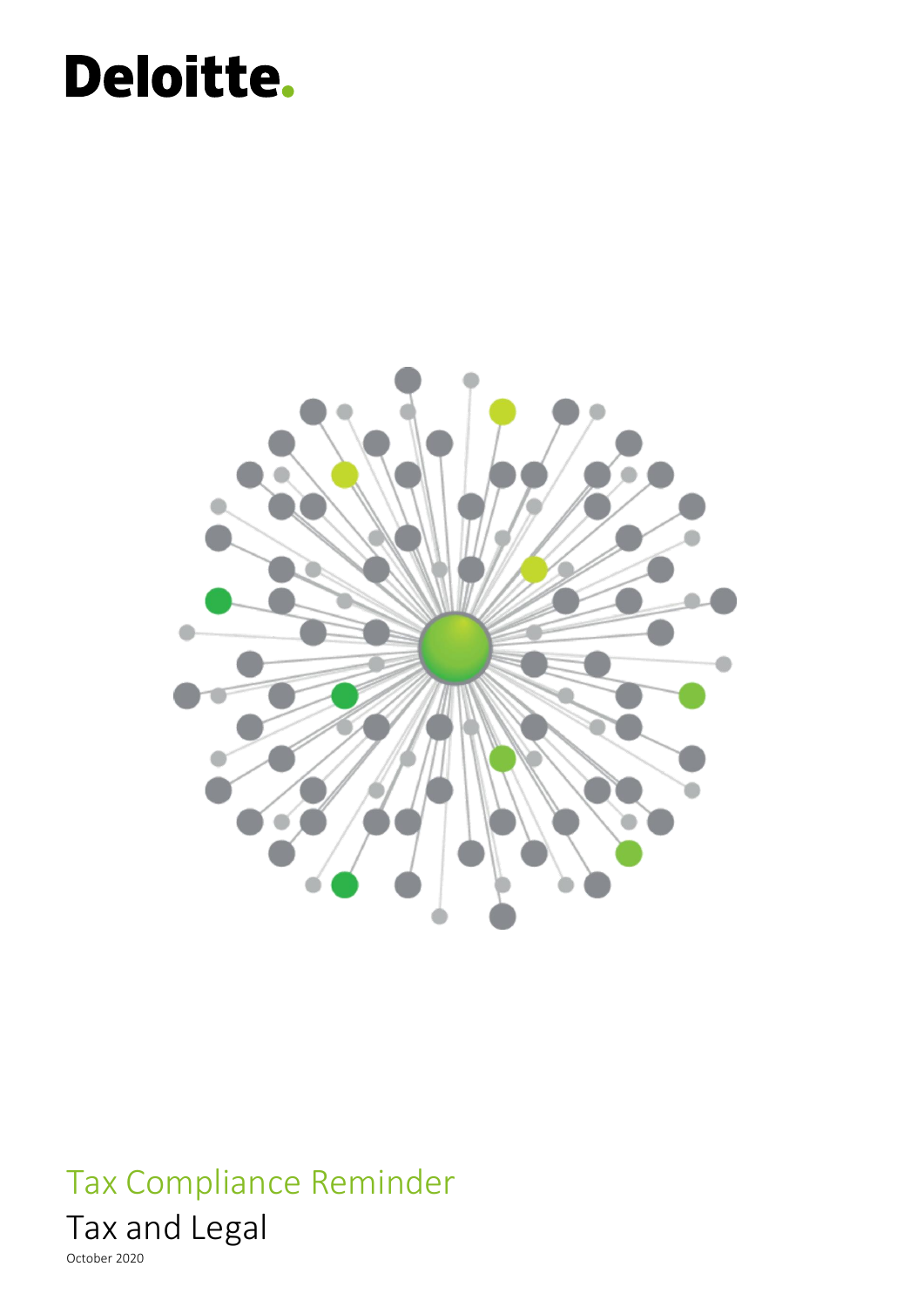#### Dates established by legislation of the Republic of Kazakhstan for remitting taxes and other obligatory payments to the budget and for filing of tax reports<sup>1</sup>

| <b>Tax reports</b>                                                                                                                                 | Filing deadline Tax payments |                                                                                                                                      | Payment<br>deadline |
|----------------------------------------------------------------------------------------------------------------------------------------------------|------------------------------|--------------------------------------------------------------------------------------------------------------------------------------|---------------------|
| Excise tax declaration and statement for August<br>2020                                                                                            | 15 October                   | Excise tax for September 2020                                                                                                        | 20 October          |
| Declaration of indirect taxes for imported goods<br>within the territory of the member states of the<br>Eurasian Economic Union for September 2020 | 20 October                   | Value-added tax for imported goods from<br>the territory of the member state of the<br>Eurasian Economic Union for September<br>2020 | 20 October          |
| An application on import of goods and payment<br>of indirect taxes for September 2020                                                              | 20 October                   | Payment for emissions into the<br>environment (up to 100 MCI) if the<br>authorization document is received in<br>September 2020      | 20 October          |
| Declaration of emissions into the environment<br>(up to 100 MCI) if the authorization document is<br>received in September 2020                    | 20 October                   | Advance corporate income tax payment for<br>October 2020                                                                             | 26 October          |
|                                                                                                                                                    |                              | Corporate income tax withheld at source of<br>payment in September 2020                                                              | 26 October          |
|                                                                                                                                                    |                              | Personal income tax withheld at source of<br>payment in September 2020                                                               | 26 October          |
|                                                                                                                                                    |                              | Obligatory pension contributions for<br>September 2020                                                                               | 26 October          |
|                                                                                                                                                    |                              | Social tax for September 2020                                                                                                        | 26 October          |
|                                                                                                                                                    |                              | Social contributions for September 2020                                                                                              | 26 October          |
|                                                                                                                                                    |                              | Obligatory social medical insurance<br>contributions for September 2020                                                              | 26 October          |
|                                                                                                                                                    |                              | Payment for the placement of outdoor<br>(visual) advertisements for October 2020                                                     | 26 October          |

ł

<sup>&</sup>lt;sup>1</sup> The deadlines for the fulfillment of the tax obligation are specified in accordance with the provisions of the Article 38 of the Code of the Republic of Kazakhstan "On Taxes and Other Obligatory Payments to the Budget" (Tax Code). If a deadline falls on a non-working day, the deadline is postponed to the next business day.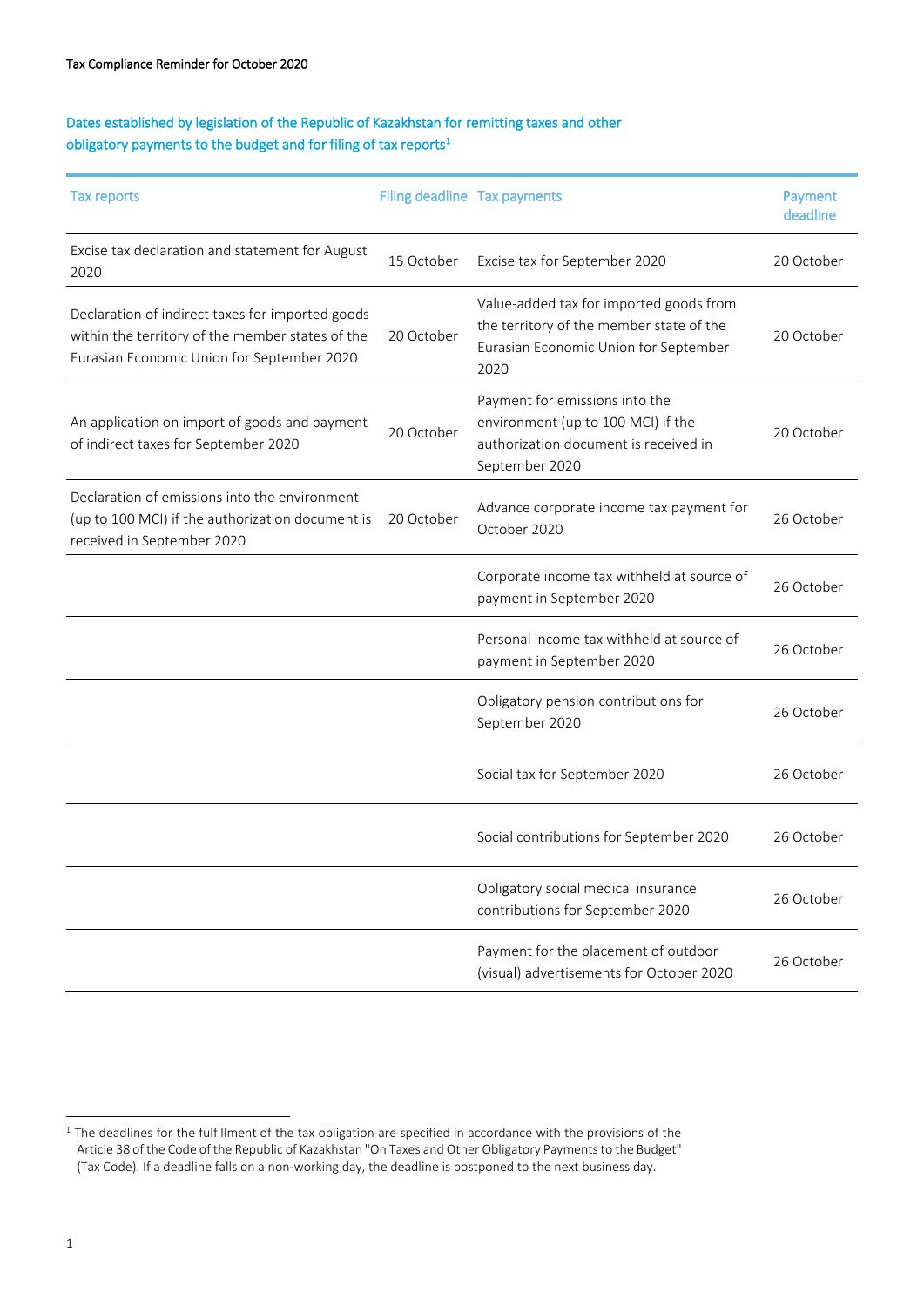## Other reports

Please note that this Tax Compliance Reminder contains only general requirements for major taxes and other obligatory payments. Kazakhstan legislation also establishes other types of reports and payments, such as statistical reports, currency control reports, and other specific taxes, charges and duties. The complete range of reporting and payment deadlines depends on an entity's business activities.

Deloitte, one of the world's largest professional services firm, is focused on client service through a global strategy executed locally in nearly 150 countries. With access to the extensive intellectual capital of 330,000 people worldwide, Deloitte delivers services in four professional areas — audit, tax & legal, consulting and financial advisory services.

Deloitte was one of the first major consulting firms to enter the CIS market. We opened our first office in Moscow in 1990. Today, over 3,400 professionals work in our 19 offices across 11 countries in the region. Our success can be measured by the response of the market in making us the fastest-growing professional services firm in the CIS.

Deloitte in the Caspian Region was established in 1993 and covers our offices in Kazakhstan, Kyrgyzstan, Uzbekistan and Tajikistan. We are one of the largest international professional practices in the Caspian region, where more than 590 local and expatriate professionals work closely together as mixed teams, to ensure the right balance of skills and provide premium client service.

Our Kazakhstan tax & legal practice is represented by four offices in Almaty, Nur-Sultan, Atyrau and Aktau with nearly 100 specialists organized along industry groups and service lines. We are the only major consulting firm operating in Atyrau, Nur-Sultan and Aktau through our fully operating offices.

Our tax & legal service lines are part of Deloitte's global structure. The following is intended only to highlight some of the general areas in which our tax & legal group may be of assistance.

- Corporate tax advisory services, including tax strategies, cross-border solutions and investment structures
- Tax compliance, accounting and payroll services
- Employer and individual solutions
- Legal services, including corporate consulting and governance, contract preparation, registration, labor law, currency control and due diligence services
- Transfer pricing
- Customs consulting
- Tax dispute resolution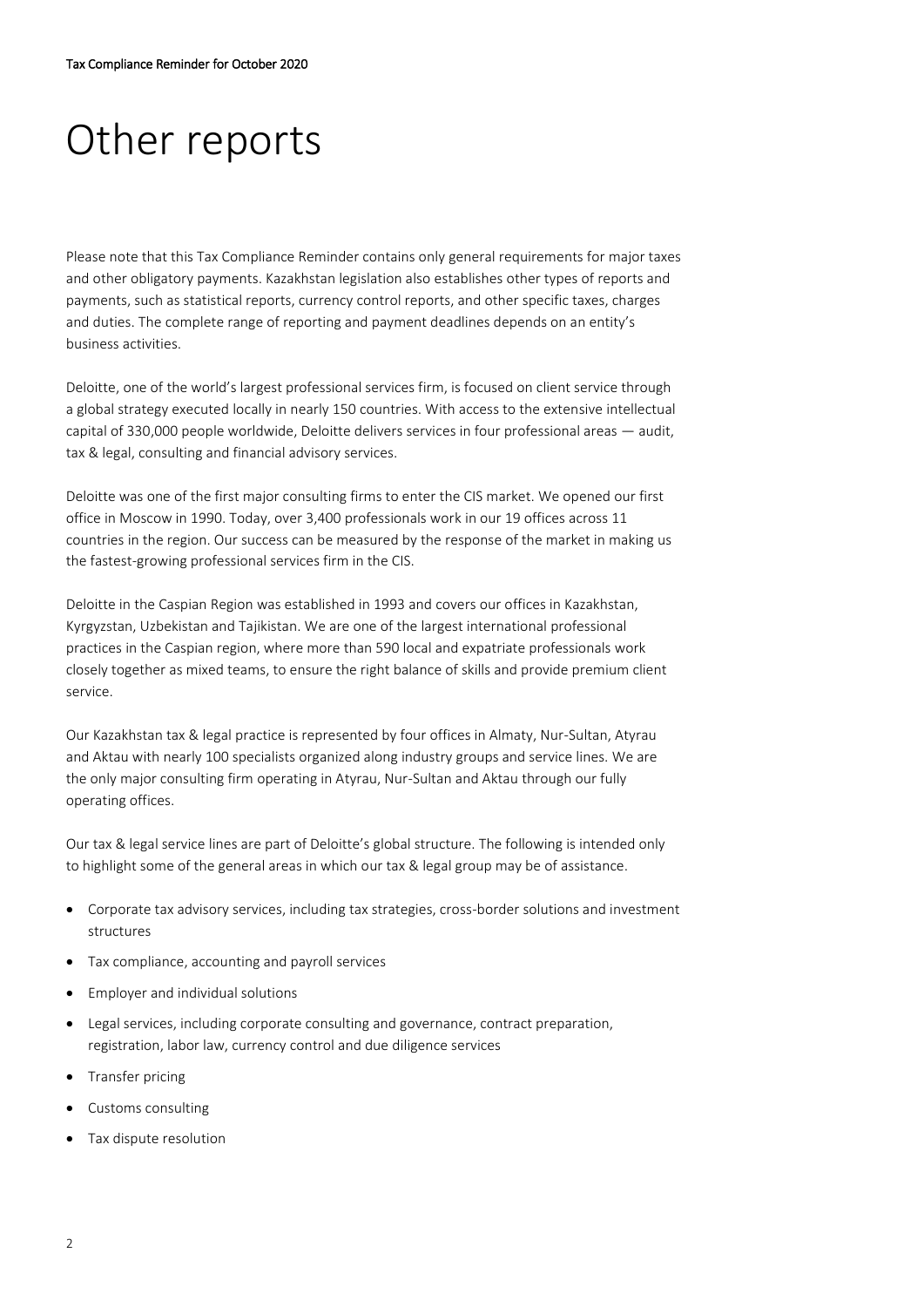- Corporate and in-house training
- Bringing local companies to world markets.

In addition to our skills in a broad range of tax and legal disciplines, we can offer our clients the expertise of our industry specialists. Deloitte has established cross-functional industry groups, which are intended to assist our clients in overcoming complex challenges in line with today's market needs:

- Energy & Resources
- Telecommunications, Media and Technology
- Consumer and Industrial Products
- Financial Services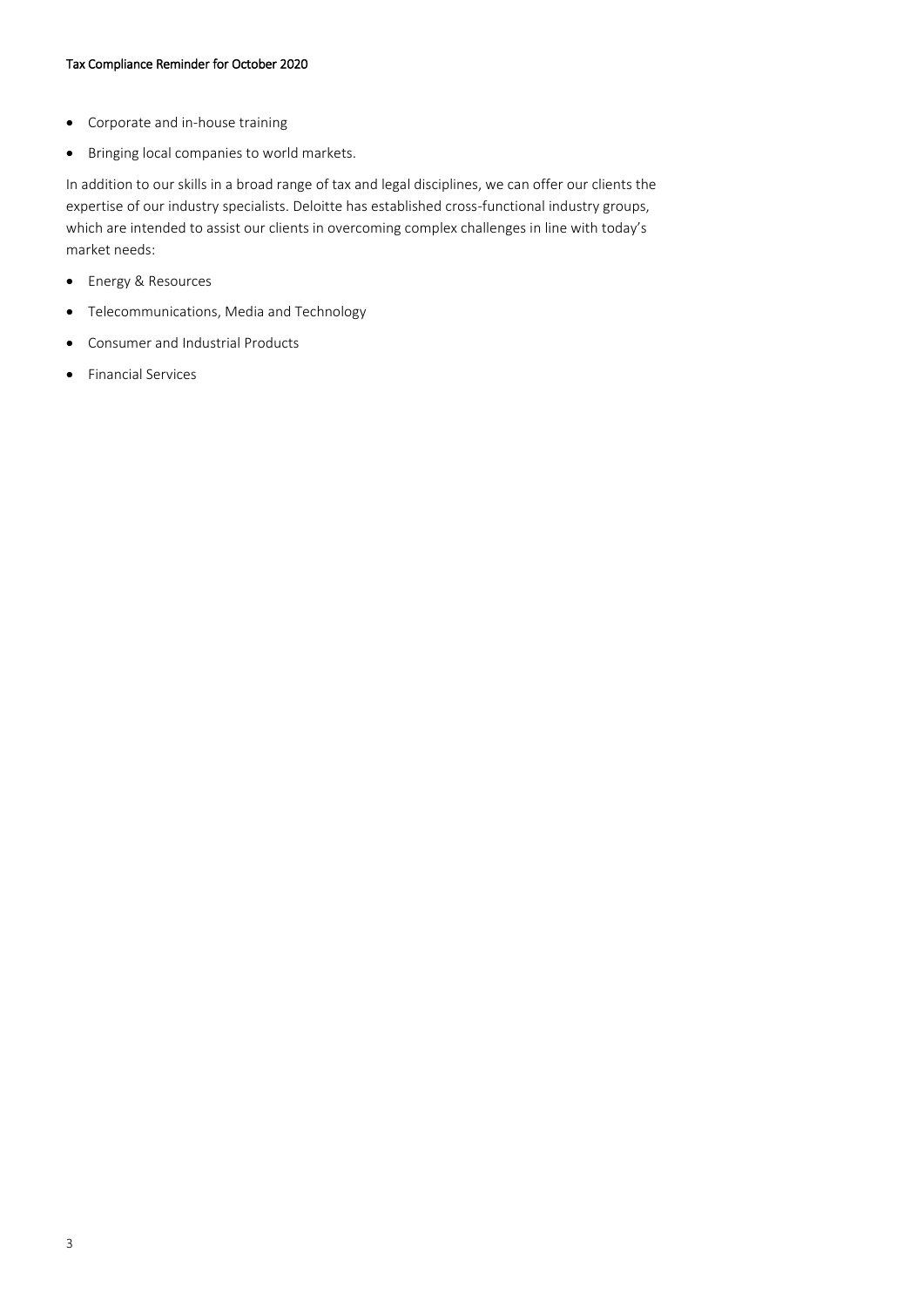## How to contact us

Should you have any questions about the information contained in this issue of our Tax Compliance Reminder or any other questions regarding business operations in Kazakhstan, please do not hesitate to contact any of our team members.

#### Kazakhstan

#### Almaty

Yeldos Syzdykov ysyzdykov@deloitte.kz

Almaty Financial District 36 Al Farabi Ave., Tel.: +7 (727) 258 13 40 Fax: +7 (727) 258 13 41

#### Nur-Sultan

Saule Shintakova [sshintakova@deloitte.kz](file:///C:/Users/AppData/Local/Microsoft/Windows/Temporary%20Internet%20Files/Content.Outlook/AppData/Local/Microsoft/Windows/AppData/Local/Microsoft/Windows/AppData/Local/Microsoft/Windows/Temporary%20Internet%20Files/Content.Outlook/K9D0420X/Current%20docs/Work/T&L/T&L_Alerts/Application%20Data/Local%20Settings/Temp/Local%20Settings/2007/Local%20Settings/sdissenova/Local%20Settings/aabdaliyeva/Local%20Settings/Local%20Settings/tzhursunov/My%20Documents/Publications/Tax%20Alerts/sshintakova@deloitte.kz) 

Andrey Zakharchuk azakharchuk@deloitte.kz

1/5 Koshkarbayev Avenue, Geneva Block, 2nd floor. Tel.: +7 (7172) 58 04 80 Fax: +7 (7172) 58 04 81

#### Atyrau

"Renaissance Atyrau Hotel" 15B Satpayeva Str. Tel.: +7 (7122) 58 62 40 Fax: +7 (7122) 58 62 41

#### Aktau

Caspian Riviera Grand Palace Hotel Business Center, Microregion 4, building 39, Floor 7 Tel.: +7 (7292) 70 10 82/83

#### Kyrgyzstan

#### Bishkek

Office 905/906, Business Centre "Russia" 19, Razzakov Street Bishkek, 720040 Tel.: +996 (312) 39 82 88 Fax: +996 (312) 39 82 89

#### Uzbekistan

#### Tashkent

Business Center "Inkonel" 75 Mustakillik Ave., Tel.: + 998 (71) 120 44 45 Fax: + 998 (71) 120 44 47

#### Tajikistan

#### Dushanbe

Business Center "S.А.S."24a, Ayni Street, office 307 Tel.: + 992 (44) 600 62 00 Fax: + 992 (44) 600 62 01